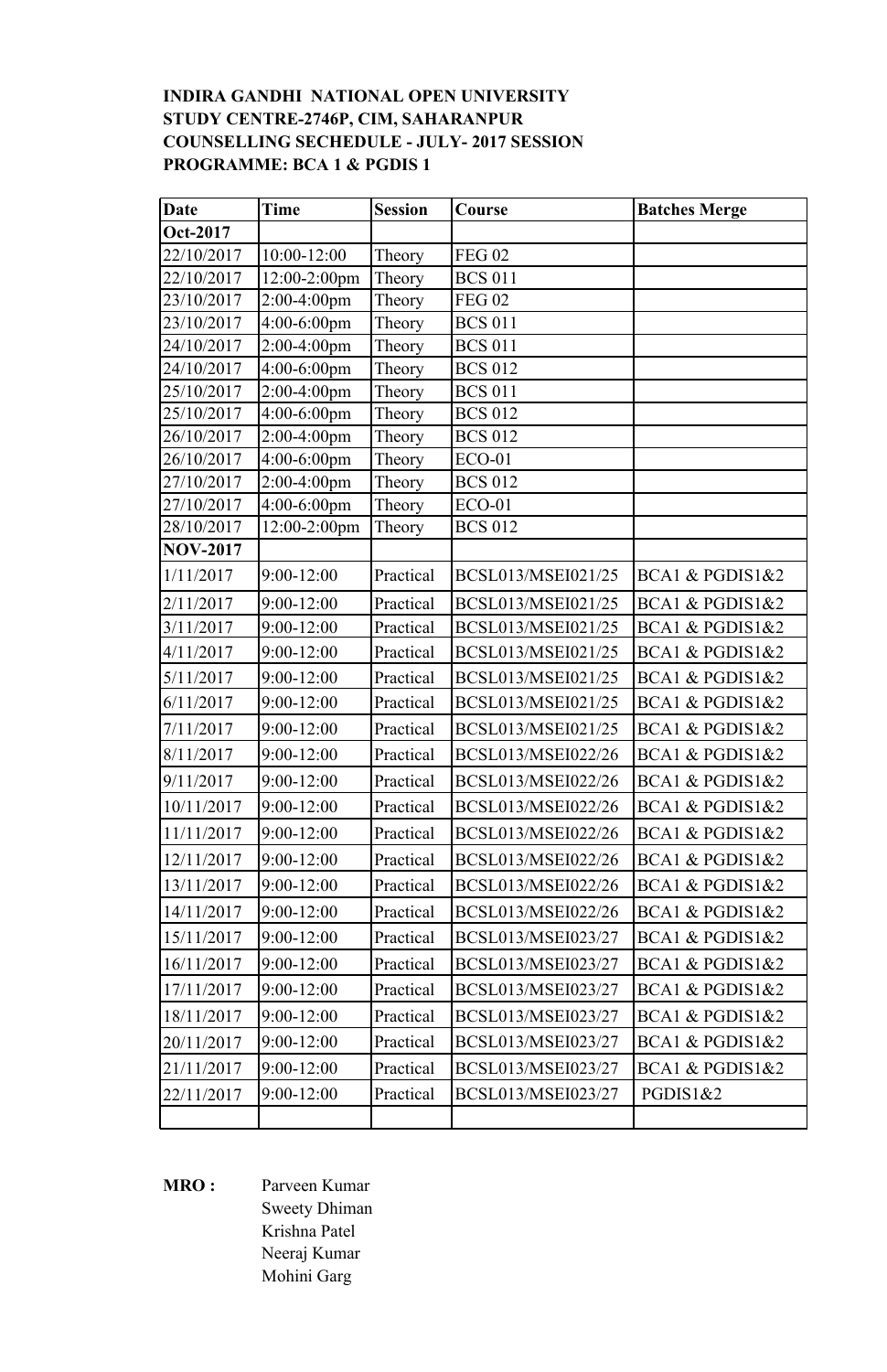# **INDIRA GANDHI NATIONAL OPEN UNIVERSITY STUDY CENTRE-2746P, CIM,SAHARANPUR COUNSELLING SECHEDULE - JULY- 2017 SESSION PROGRAMME: MCA 1 & BCA 2**

| Date            | <b>Time</b>               | <b>Session</b> | Course          | <b>Batches Merge</b> |
|-----------------|---------------------------|----------------|-----------------|----------------------|
| <b>OCT-2017</b> |                           |                |                 |                      |
| 22/10/2017      | $10:00 - 12:00$           | Theory         | <b>MCS011</b>   | MCA1 & BCA 2         |
| 22/10/2017      | 12:00-2:00pm Theory       |                | <b>MCS012</b>   | MCA1 & BCA 2         |
| 23/10/2017      | 2:00-4:00pm               | Theory         | <b>MCS011</b>   | MCA1 & BCA 2         |
| 23/10/2017      | 4:00-7:00pm               | Practical      | MSCL-16         | MCA1 & BCA4          |
|                 |                           |                |                 |                      |
| 24/10/2017      | $12:00-2:00$ pm Theory    |                | <b>MCS011</b>   | MCA1 & BCA2          |
| 24/10/2017      | 2:00-4:00pm               | Theory         | <b>MCS012</b>   | MCA1 & BCA2          |
| 24/10/2017      | 4:00-7:00pm               | Practical      | MCSL-16         | MCA1 & BCA4          |
| 25/10/2017      | 2:00-4:00pm               | Theory         | <b>MCS011</b>   | MCA1 & BCA2          |
| 25/10/2017      | 4:00-7:00pm               | Practical      | MCSL-16         | MCA1 & BCA4          |
| 26/10/2017      | 2:00-4:00pm               | Theory         | <b>MCS011</b>   | MCA1 & BCA2          |
| 26/10/2017      | 4:00-7:00pm               | Practical      | MCSL-16         | MCA1 & BCA4          |
| 27/10/2017      | 2:00-4:00pm               | Theory         | MCS012          | MCA1 & BCA2          |
| 27/10/2017      | 4:00-7:00pm               | Practical      | MCSL-16         | MCA1 & BCA4          |
| 28/10/2017      | 10:00-12:00               | Theory         | MCSL012         | MCA1 & BCA2          |
| 28/10/2017      | 12:00-2:00pm Theory       |                | MCS014          | MCA1 & BCA3          |
| 28/10/2017      | $2:00-4:00$ pm            | Theory         | <b>MCS015</b>   | MCA1 & BCA2          |
|                 |                           |                |                 |                      |
| 29/10/2-017     | 10:00-12:00               | Theory         | <b>MCS012</b>   | MCA1 & BCA2          |
| 29/10/2017      | 12:00-3:00                | Practical      | MCSL-16         | MCA1 & BCA4          |
| 29/10/2017      | $3:00-5:00$ pm            | Theory         | <b>MCS015</b>   | MCA1 & BCA2          |
| 30/10/2017      | 2:00-4:00pm               | Theory         | MCS012          | MCA1& BCA2           |
| 30/10/2017      | 4:00-7:00pm               | Practical      | MCSL-16         | MCA1 & BCA4          |
| 31/10/2017      | 2:00-4:00pm               | Theory         | <b>MCS012</b>   | MCA1 & BCA2          |
| 31/10/2017      | 4:00-7:00pm               | Practical      | MCSL-16         | MCA1 & BCA4          |
| <b>NOV-2017</b> |                           |                |                 |                      |
| 1/11/2017       | $2:00-4:00$ pm            | Theory         | MCS012          | MCA1 & BCA2          |
| 1/11/2017       | 4:00-7:00pm               | Practical      | MCSL-16         | MCA1 & BCA4          |
| 2/11/2017       | $2:00-4:00$ pm            | Theory         | MCS014          | MCA1 & BCA3          |
| 2/11/2017       | 4:00-7:00pm               | Practical      | MCSL-16         | MCA1 & BCA4          |
|                 | 2:00-4:00pm               | Theory         | MCSL014         | MCA1 & BCA3          |
| 3/11/2017       |                           |                |                 |                      |
| 3/11/2017       | $4:00 - 7:00$ pm          | Practical      | MCSL-16         | MCA1 & BCA4          |
| 4/11/2017       | 10:00-12:00               | Theory         | MCS014          | MCA1 & BCA3          |
| 4/11/2017       | 12:00-3:00                | Practical      | MCSL-16         | MCA1 & BCA4          |
| 4/11/2017       | 3:00-5:00pm               | Theory         | <b>MCS013</b>   | MCA1 & BCA2          |
| 5/11/2017       | $10:00 - 12:00$           | Theory         | MCS014          | MCA1 & BCA3          |
| 5/11/2017       | $12:00-3:00$ pm Practical |                | MCSL-16         | MCA1 & BCA4          |
| 6/11/2017       | $2:00-4:00$ pm            | Theory         | MCS013          | MCA1 & BCA2          |
| 6/11/2017       | $4:00-7:00$ pm            | Practical      | MCSL-16         | MCA1 & BCA4          |
| 7/11/2017       | $2:00-4:00$ pm            | Theory         | MCS013          | MCA1 & BCA2          |
| 7/11/2017       | $4:00-7:00$ pm            | Practical      | MCSL-16         | MCA1 & BCA4          |
| 8/11/2017       | $4:00-7:00$ pm            | Practical      | MCSL-16         | MCA1 & BCA4          |
| 9/11/2017       | $4:00-7:00$ pm            | Practical      | MCSL-16         | MCA1 & BCA4          |
| 10/11/2017      | $4:00-7:00$ pm            | Practical      | MCSL-16         | MCA1 & BCA4          |
| 11/11/2017      | $4:00-7:00$ pm            | Practical      | $MCSL-16$       | MCA1 & BCA4          |
| 12/11/2017      | $12:00-3:00$ pm Practical |                | $MCSL-16$       | MCA1 & BCA4          |
|                 |                           |                |                 |                      |
| 13/11/2017      | $4:00 - 7:00$ pm          | Practical      | MCSL-16         | MCA1 & BCA4          |
| 14/11/2017      | $4:00-7:00$ pm            | Practical      | MCSL-17/BCSL021 | MCA1 & BCA2          |
| 14/11/2017      | $4:00-7:00$ pm            | Practical      | MCSL-17/BCSL021 | MCA1 & BCA2          |
| 15/11/2017      | $4:00-7:00$ pm            | Practical      | MCSL-17/BCSL021 | MCA1 & BCA2          |
| 16/11/2017      | 4:00-7:00pm               | Practical      | MCSL-17/BCSL021 | MCA1 & BCA2          |
| 17/11/2017      | $4:00-7:00$ pm            | Practical      | MCSL-17/BCSL021 | MCA1 & BCA2          |
| 18/11/2017      | $4:00-7:00$ pm            | Practical      | MCSL-17/BCSL021 | MCA1 & BCA2          |
| 19/11/2017      | $12:00-3:00$ pm Practical |                | MCSL-17/BCSL021 | MCA1 & BCA2          |
| 20/11/2017      | $4:00-7:00$ pm            | Practical      | MCSL-17/BCSL021 | MCA1 & BCA2          |
| 21/11/2017      | 4:00-7:00pm               | Practical      | MCSL-17/BCSL021 | MCA1 & BCA2          |
| 22/11/2017      | $4:00-7:00$ pm            | Practical      | MCSL-17/BCSL021 | MCA1 & BCA2          |
| 23/11/2017      | 4:00-7:00pm               | Practical      | MCSL-17/BCSL022 | MCA1 & BCA2          |
| 24/11/2017      | $4:00-7:00$ pm            | Practical      | MCSL-17/BCSL022 | MCA1 & BCA2          |
|                 |                           |                |                 |                      |
| 25/11/2017      | $4:00-7:00$ pm            | Practical      | MCSL-17/BCSL022 | MCA1 & BCA2          |
| 26/11/2017      | $12:00-3:00$ pm Practical |                | MCSL-17/BCSL022 | MCA1 & BCA2          |
| 27/11/2017      | $4:00-7:00$ pm Practical  |                | MCSL-17/BCSL022 | MCA1 & BCA2          |
| 28/11/2017      | 4:00-7:00pm               | Practical      | MCSL-17/BCSL022 | MCA1 & BCA2          |
| 29/11/2017      | 4:00-7:00pm               | Practical      | MCSL-17/BCSL022 | MCA1 & BCA2          |
| 30/11/2017      | $4:00-7:00$ pm            | Practical      | MCSL-17/BCSL022 | MCA1 & BCA2          |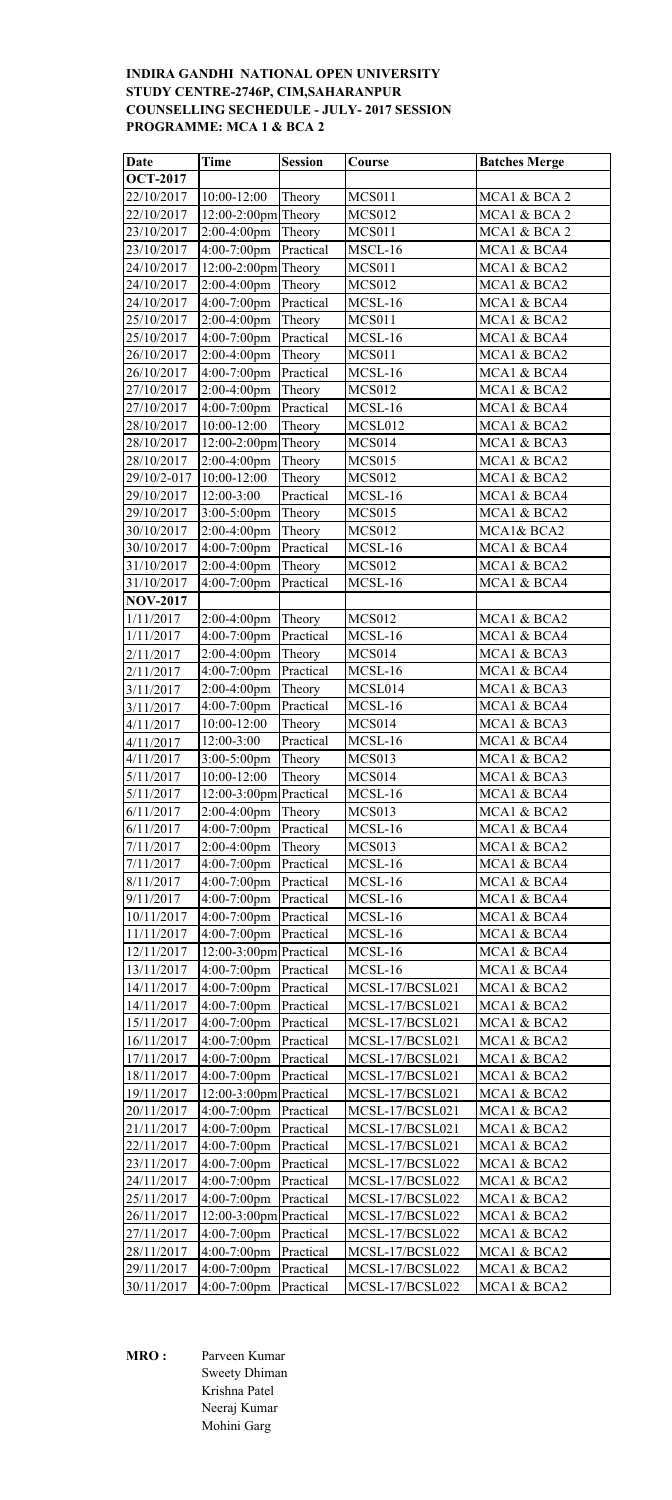# **INDIRA GANDHI NATIONAL OPEN UNIVERSITY STUDY CENTRE-2746P, CIM, SAHARANPUR COUNSELLING SECHEDULE - JULY- 2017 SESSION PROGRAMME: BCA 3 & MCA 2**

| Date             | <b>Time</b>     | <b>Session</b> | Course          | <b>Batches Merge</b> |
|------------------|-----------------|----------------|-----------------|----------------------|
| <b>SEPT-2017</b> |                 |                |                 |                      |
| 1/9/2017         | $2:00-4:00$ pm  | Theroy         | <b>MCS-021</b>  | BCA3 & MCA2          |
| 1/9/2017         | 4:00-6:00 pm    | Theroy         | <b>MCS-023</b>  | BCA3 & MCA2          |
| 3/9/2017         | 9:00-11:00 am   | Theroy         | <b>MCS-021</b>  | BCA3 & MCA2          |
| 3/9/2017         | 11:00-1:00 pm   | Theroy         | <b>MCS-023</b>  | BCA3 & MCA2          |
| 4/9/2017         | $2:00-4:00$ pm  | Theroy         | MCS-021         | BCA3 & MCA2          |
| 4/9/2017         | $4:00-6:00$ pm  | Theroy         | <b>MCS-023</b>  | BCA3 & MCA2          |
| 5/9/2017         | 2:00-4:00 pm    | Theroy         | <b>MCS-021</b>  | BCA3 & MCA2          |
| 5/9/2017         | $4:00-6:00$ pm  | Theroy         | <b>MCS-023</b>  | BCA3 & MCA2          |
| 6/9/2017         | $2:00-4:00$ pm  | Theroy         | <b>MCS-021</b>  | BCA3 & MCA2          |
| 6/9/2017         | 4:00-6:00 pm    | Theroy         | <b>MCS-023</b>  | BCA3 & MCA2          |
| 7/9/2017         | $2:00-4:00$ pm  | Theroy         | <b>MCS-021</b>  | BCA3 & MCA2          |
| 7/9/2017         | $4:00-7:00$ pm  | Practical      | <b>BCSL-032</b> |                      |
| 8/9/2017         | $2:00-4:00$ pm  | Theroy         | <b>MCS-021</b>  | BCA3 & MCA2          |
| 8/9/2017         | $4:00-7:00$ pm  | Practical      | <b>BCSL-032</b> |                      |
| 9/9/2017         | 9:00-11:00 am   | Theroy         | <b>MCS-021</b>  | BCA3 & MCA2          |
| 9/9/2017         | 11:00-1:00 pm   | Theroy         | <b>BCS-031</b>  |                      |
| 10/9/2017        | 9:00-11:00 am   | Theroy         | <b>BCS-031</b>  |                      |
| 10/9/2017        | 11:00-1:00 pm   | Practical      | <b>BCSL-032</b> |                      |
| 11/9/2017        | $2:00-4:00$ pm  | Theroy         | <b>BCS-031</b>  |                      |
| 11/9/2017        | 4:00-7:00 pm    | Practical      | <b>BCSL-032</b> |                      |
| 12/9/2017        | $2:00-4:00$ pm  | Theroy         | <b>BCS-031</b>  |                      |
| 12/9/2017        | $4:00-7:00$ pm  | Practical      | <b>BCSL-032</b> |                      |
| 13/9/2017        | $2:00-4:00$ pm  | Theroy         | <b>BCS-031</b>  |                      |
| 13/9/2017        | $4:00-7:00$ pm  | Practical      | <b>BCSL-032</b> |                      |
| 14/9/2017        | $2:00-4:00$ pm  | Theroy         | <b>BCS-031</b>  |                      |
| 14/9/2017        | $4:00-7:00$ pm  | Practical      | <b>BCSL-032</b> |                      |
| 15/9/2017        | $2:00-4:00$ pm  | Theroy         | <b>BCS-031</b>  |                      |
| 15/9/2017        | $4:00-7:00$ pm  | Practical      | <b>BCSL-032</b> |                      |
| 16/9/2017        | 9:00-11:00 am   | Theroy         | <b>BCS-031</b>  |                      |
| 16/9/2017        | $11:00-1:00$ pm | Practical      | <b>BCSL-032</b> |                      |
| 17/9/2017        | 9:00-11:00 am   | Theroy         | <b>BCS-031</b>  |                      |
| 17/9/2017        | $11:00-1:00$ pm | Practical      | <b>BCSL-032</b> |                      |
| 18/9/2017        | $4:00-7:00$ pm  | Practical      | <b>BCSL-033</b> |                      |
| 19/9/2017        | $4:00-7:00$ pm  | Practical      | <b>BCSL-033</b> |                      |
| 20/9/2017        | $4:00-7:00$ pm  | Practical      | <b>BCSL-033</b> |                      |
| 21/9/2017        | $4:00-7:00$ pm  | Practical      | <b>BCSL-033</b> |                      |
| 22/9/2017        | $4:00-7:00$ pm  | Practical      | <b>BCSL-033</b> |                      |
| 23/9/2017        | 11:00-2:00 pm   | Practical      | <b>BCSL-033</b> |                      |
| 24/9/2017        | 11:00-2:00 pm   | Practical      | <b>BCSL-033</b> |                      |
| 25/9/2017        | $4:00-7:00$ pm  | Practical      | <b>BCSL-033</b> |                      |
| 26/9/2017        | $4:00-7:00$ pm  | Practical      | <b>BCSL-033</b> |                      |
| 27/9/2017        | $4:00-7:00$ pm  | Practical      | <b>BCSL-033</b> |                      |
| <b>OCT-2017</b>  |                 |                |                 |                      |
| 1/10/2017        | 11:00-2:00 pm   | Practical      | <b>BCSL-034</b> |                      |
| 4/10/2017        | $1:00-4:00$ pm  | Practical      | <b>BCSL-034</b> |                      |
| 5/10/2017        | $1:00-4:00$ pm  | Practical      | <b>BCSL-034</b> |                      |
| 6/10/2017        | $1:00-4:00$ pm  | Practical      | <b>BCSL-034</b> |                      |
| 7/10/2017        | $1:00-4:00$ pm  | Practical      | <b>BCSL-034</b> |                      |
| 8/10/2017        | $1:00-4:00$ pm  | Practical      | <b>BCSL-034</b> |                      |
| 9/10/2017        | $1:00-4:00$ pm  | Practical      | <b>BCSL-034</b> |                      |
| 10/10/2017       | $1:00-4:00$ pm  | Practical      | <b>BCSL-034</b> |                      |
| 11/10/2017       | $1:00-4:00$ pm  | Practical      | <b>BCSL-034</b> |                      |
| 12/10/2017       | $1:00-4:00$ pm  | Practical      | <b>BCSL-034</b> |                      |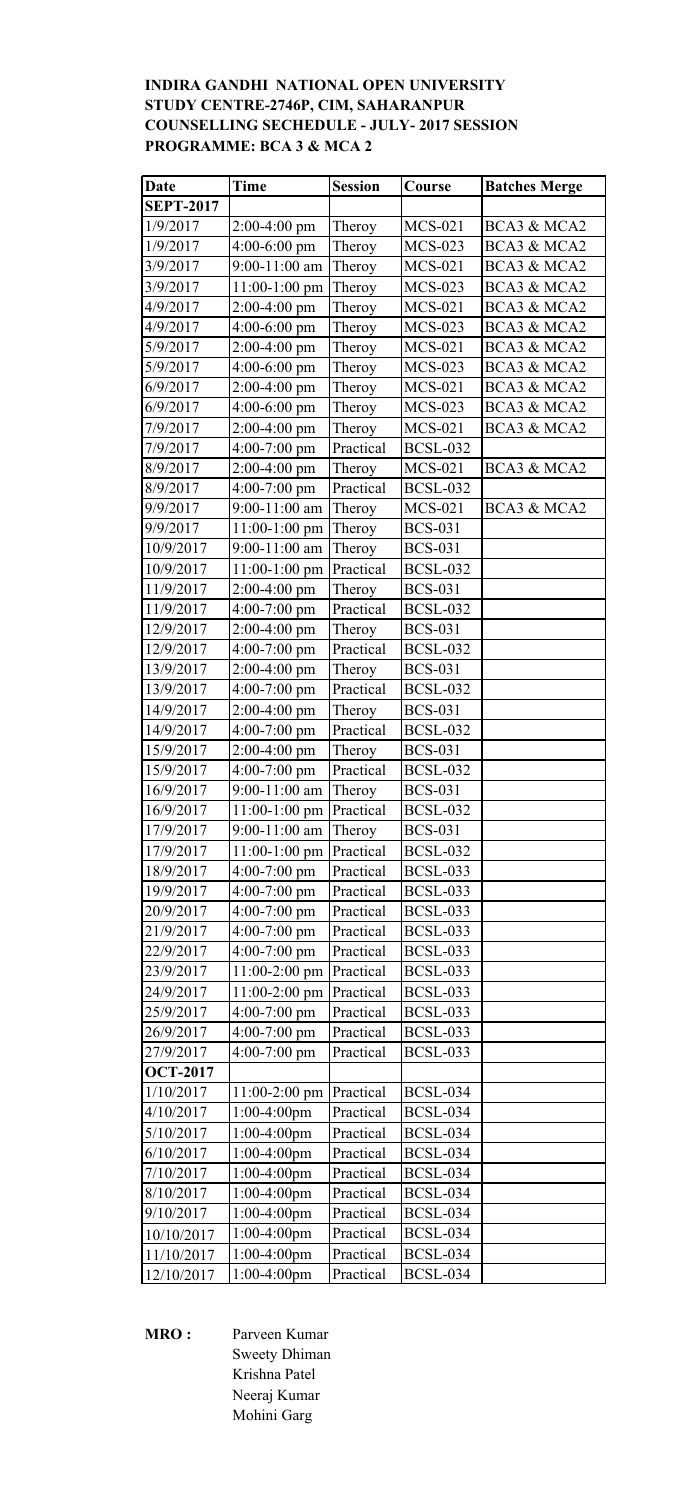# **INDIRA GANDHI NATIONAL OPEN UNIVERSITY STUDY CENTRE-2746P, CIM,SAHARANPUR COUNSELLING SECHEDULE - JULY- 2017 SESSION PROGRAMME: BCA 5, BCA 6, BCA 4**

| <b>Date</b>      | <b>Time</b>             | <b>Session</b> | Course           | <b>Batches Merge</b> |
|------------------|-------------------------|----------------|------------------|----------------------|
| <b>SEPT-2017</b> |                         |                |                  |                      |
| 02/09/2017       | $9:00-11:00$ am         | Theory         | <b>BCS-051</b>   |                      |
| 02/09/2017       | $11:00-1:00$ pm         | Theory         | <b>BCS-052</b>   |                      |
| 03/09/2017       | 9:00-12:00              | Practical      | BCSL-056/BCSL63  | BCA5 & BCA6          |
| 03/09/2017       | 12:00-2:00 pm           | Theory         | <b>BCS-051</b>   |                      |
| 03/09/2017       | $2:00-4:00$ pm          | Theory         | <b>BCS-052</b>   |                      |
| 04/09/2017       | $2:00-5:00$ pm          | Practical      | BCSL-056/BCSL63  | BCA5 & BCA6          |
| 04/09/2017       | 5:00-7:00 pm            | Theory         | <b>BCS-051</b>   |                      |
| 05/09/2017       | $2:00-5:00$ pm          | Practical      | BCSL-056/BCSL63  | BCA5 & BCA6          |
| 05/09/2017       | $5:00-7:00$ pm          | Theory         | <b>BCS-051</b>   |                      |
| 06/09/2017       | $2:00-5:00$ pm          | Practical      | BCSL-056/BCSL63  | BCA5 & BCA6          |
| 06/09/2017       | $5:00-7:00$ pm          | Theory         | <b>BCS-051</b>   |                      |
| 07/09/2017       | $1:00-4:00$ pm          | Practical      | BCSL-056/BCSL63  | BCA5 & BCA6          |
| 07/09/2017       | $4:00-6:00$ pm          | Theory         | <b>BCS-052</b>   |                      |
| 08/09/2017       | $1:00-4:00$ pm          | Practical      | BCSL-056/BCSL63  | BCA5 & BCA6          |
| 08/09/2017       | $4:00-6:00$ pm          | Theory         | <b>BCS-052</b>   |                      |
| 09/09/2017       | 9:00-12:00              | Practical      | BCSL-056/BCSL63  | BCA5 & BCA6          |
| 09/09/2017       | $12:00-2:00$ pm         | Theory         | <b>BCS-053</b>   |                      |
| 10/09/2017       | 9:00-12:00              | Practical      | BCSL-056/BCSL63  | BCA5 & BCA6          |
| 10/09/2017       | $12:00-2:00$ pm         | Theory         | <b>BCS-053</b>   |                      |
| 11/09/2017       | $1:00-4:00$ pm          | Practical      | BCSL-056/BCSL63  | BCA5 & BCA6          |
| 11/09/2017       | $4:00-6:00$ pm          | Theory         | <b>BCS-053</b>   |                      |
| 12/09/2017       | $1:00-4:00$ pm          | Practical      | BCSL-056/BCSL63  | BCA5 & BCA6          |
| 12/09/2017       | $4:00-6:00$ pm          | Theory         | <b>BCS-053</b>   |                      |
| 14/09/2017       | $1:00-4:00$ pm          | Practical      | BCSL-057/BCSL043 | BCA5 & BCA4          |
| 15/09/2017       | $1:00-4:00$ pm          | Practical      | BCSL-057/BCSL043 | BCA5 & BCA4          |
| 16/09/2017       | 9:00-12:00              | Practical      | BCSL-057/BCSL043 | BCA5 & BCA4          |
| 17/09/2017       | 8:00-11:00am            | Practical      | BCSL-057/BCSL043 | BCA5 & BCA4          |
| 18/09/2017       | $1:00-4:00$ pm          | Practical      | BCSL-057/BCSL043 | BCA5 & BCA4          |
| 19/09/2017       | 1:00-4:00 pm            | Practical      | BCSL-057/BCSL043 | BCA5 & BCA4          |
| 20/09/2017       | $1:00-4:00$ pm          | Practical      | BCSL-057/BCSL043 | BCA5 & BCA4          |
| 23/09/2017       | 9:00-12:00              | Practical      | BCSL-057/BCSL043 | BCA5 & BCA4          |
| 23/09/2017       | $12:00-2:00$ pm         | Theory         | <b>BCS-055</b>   |                      |
| 24/09/2017       | 9:00-12:00              | Practical      | BCSL-057/BCSL043 | BCA5 & BCA4          |
| 24/09/2017       | $12:00-2:00$ pm         | Theory         | <b>BCS-055</b>   |                      |
| 25/09/2017       | $1:00-4:00$ pm          | Practical      | BCSL-057/BCSL043 | BCA5 & BCA4          |
| 30/09/2017       | 9:00-12:00              | Practical      | BCSL-058/BCSL44  | BCA5 & BCA4          |
| <b>OCT-2017</b>  |                         |                |                  |                      |
| 01/10/2017       | $9:00-12:00$            | Practical      | BCSL-058/BCSL44  | BCA5 & BCA4          |
| 03/10/2017       | $1:00-4:00$ pm          | Practical      | BCSL-058/BCSL44  | BCA5 & BCA4          |
| 04/10/2017       | $1:00-4:00$ pm          | Practical      | BCSL-058/BCSL44  | BCA5 & BCA4          |
| 05/10/2017       | $1:00-4:00$ pm          | Practical      | BCSL-058/BCSL44  | BCA5 & BCA4          |
| 06/10/2017       | $1:00-4:00$ pm          | Practical      | BCSL-058/BCSL44  | BCA5 & BCA4          |
| 09/10/2017       | 9:00-12:00              | Practical      | BCSL-058/BCSL44  | BCA5 & BCA4          |
| 10/10/2017       | 9:00-12:00              | Practical      | BCSL-058/BCSL44  | BCA5 & BCA4          |
| 11/10/2017       | $08:00-10:00$ am Theory |                | <b>BCS-054</b>   |                      |
| 12/10/2017       | 08:00-10:00 am Theory   |                | <b>BCS-054</b>   |                      |
| 13/10/2017       | $08:00-10:00$ am        | Theory         | <b>BCS-054</b>   |                      |
| 14/10/2017       | 08:00-10:00 am Theory   |                | <b>BCS-054</b>   |                      |
| 16/10/2017       | $1:00-4:00$ pm          | Practical      | BCSL-058/BCSL44  | BCA5 & BCA4          |
| 17/10/2017       | $1:00-4:00$ pm          | Practical      | BCSL-058/BCSL44  | BCA5 & BCA4          |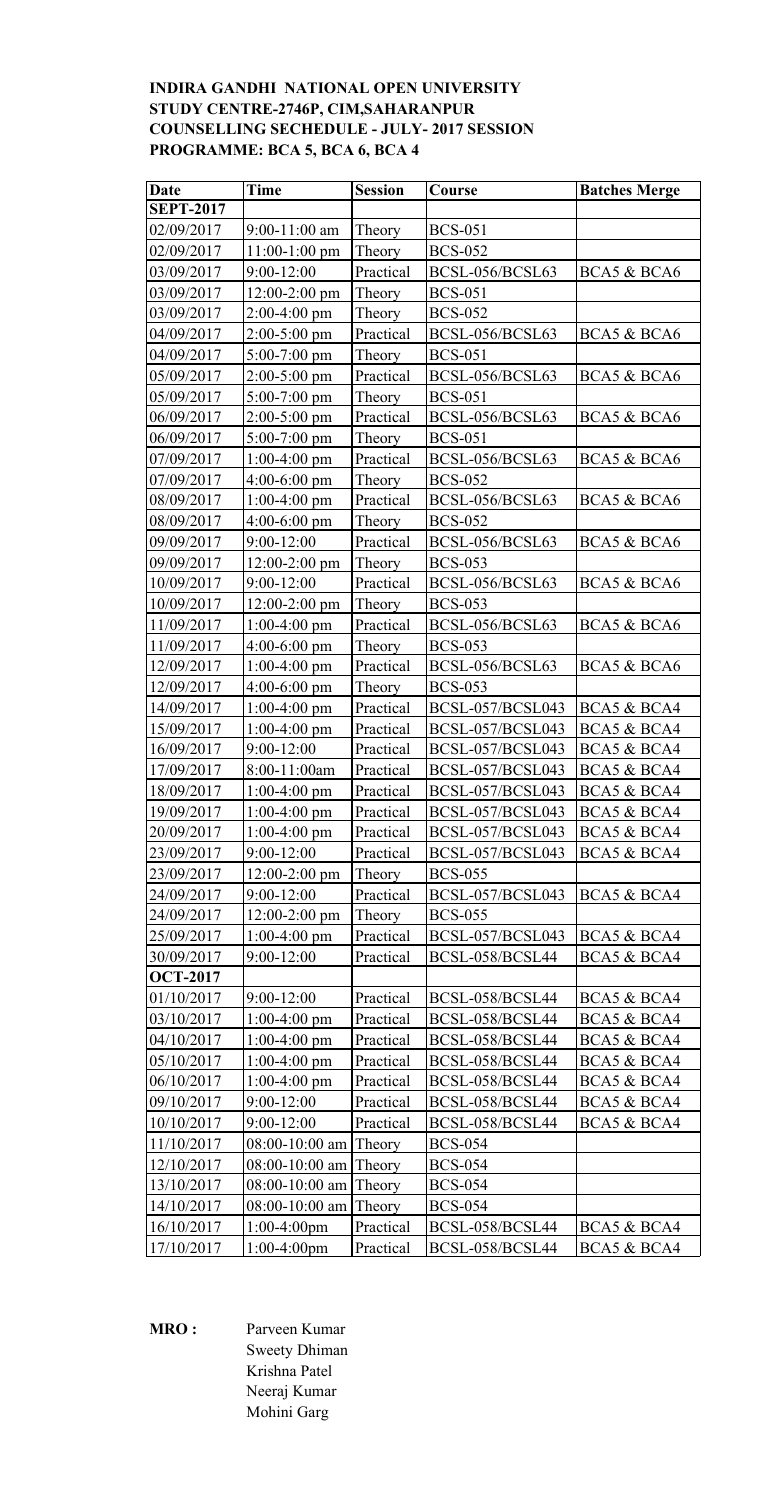#### **INDIRA GANDHI NATIONAL OPEN UNIVERSITY STUDY CENTRE-2746P, CIM,SAHARANPUR COUNSELLING SECHEDULE - JULY- 2017 SESSION PROGRAMME: MCA 2, BCA 3**

| Date             | Time                   | <b>Session</b> | Course         | <b>Batches Merge</b>                 |
|------------------|------------------------|----------------|----------------|--------------------------------------|
| <b>SEPT-2017</b> |                        |                |                |                                      |
| 01/09/2017       | $2:00-4:00$ pm         | Theroy         | <b>MCS-021</b> | BCA3 & MCA2                          |
| 01/09/2017       | $4:00-6:00 \text{ pm}$ | Theroy         | <b>MCS-023</b> | BCA3 & MCA2                          |
| 02/09/2017       | $2:00-4:00$ pm         | Theory         | <b>MCS-022</b> | MCA <sub>2</sub> & BC <sub>A6</sub>  |
| 02/09/2017       | $4:00-6:00$ pm         | Theory         | <b>MCS-024</b> |                                      |
| 03/09/2017       | 9:00-11:00 am Theroy   |                | $MCS-021$      | BCA3 & MCA2                          |
| 03/09/2017       | 11:00-1:00 pm Theroy   |                | <b>MCS-023</b> | BCA3 & MCA2                          |
| 04/09/2017       | $2:00-4:00$ pm         | Theroy         | $MCS-021$      | BCA3 & MCA2                          |
| 04/09/2017       | $4:00-6:00$ pm         | Theroy         | $MCS-023$      | BCA3 & MCA2                          |
| 05/09/2017       | $2:00-4:00$ pm         | Theroy         | $MCS-021$      | BCA3 & MCA2                          |
| 05/09/2017       | $4:00-6:00$ pm         | Theroy         | <b>MCS-023</b> | BCA3 & MCA2                          |
| 06/09/2017       | 2:00-4:00 pm           | Theroy         | <b>MCS-021</b> | BCA3 & MCA2                          |
| 06/09/2017       | $4:00-6:00$ pm         | Theroy         | $MCS-023$      | BCA3 & MCA2                          |
| 07/09/2017       | $2:00-4:00$ pm         | Theroy         | $MCS-021$      | BCA3 & MCA2                          |
| 08/09/2017       | $12:00 - 2:00$         | Theory         | <b>MCS-022</b> | MCA2 & BCA6                          |
| 08/09/2017       | 2:00-4:00 pm           | Theory         | <b>MCS-021</b> | BCA3 & MCA2                          |
| 09/09/2017       | $2:00-4:00$ pm         | Theory         | <b>MCS-021</b> | BCA3 & MCA2                          |
| 10/09/2017       | $12:00-2:00$           | Theory         | <b>MCS-022</b> | MCA <sub>2</sub> & BC <sub>A6</sub>  |
| 11/9/2017        | $2:00-4:00$ pm         | Theory         | <b>MCS-022</b> | MCA <sub>2</sub> & BC <sub>A</sub> 6 |
| 12/9/2017        | $4:00-6:00$ pm         | Theory         | <b>MCS-024</b> |                                      |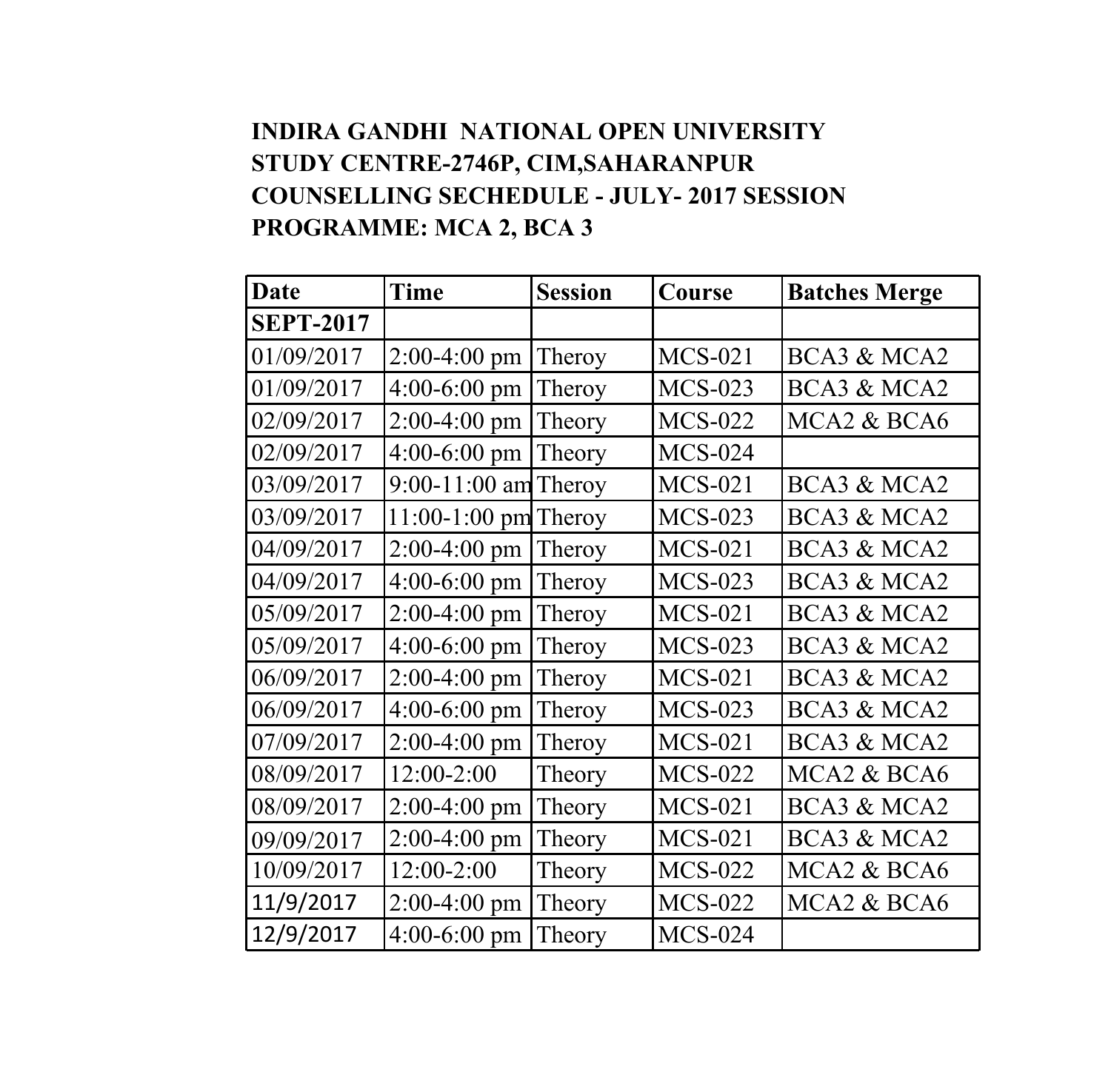## **INDIRA GANDHI NATIONAL OPEN UNIVERSITY STUDY CENTRE-2746P, CIM, SAHARANPUR COUNSELLING SECHEDULE - JULY- 2017 SESSION PROGRAMME: MCA 3**

| <b>Date</b>                   | Time            | <b>Session</b>      | Course          | <b>Batches Merge</b> |
|-------------------------------|-----------------|---------------------|-----------------|----------------------|
| <b>SEPT-2017</b>              |                 |                     |                 |                      |
| 08/09/2017                    | $2:00-4:00$ pm  | Theroy              | <b>MCS-031</b>  |                      |
| 08/09/2017                    | $4:00-6:00$ pm  | Theroy              | <b>MCS-032</b>  |                      |
| 09/09/2017                    | 10:00-12:00     | Theroy              | <b>MCS-031</b>  |                      |
| 09/09/2017                    | $12:00-2:00$ pm | Theroy              | <b>MCS-032</b>  |                      |
| 09/09/2017                    | $2:00-5:00$ pm  | Practical           | <b>MCSL-036</b> |                      |
| 10/09/2017                    | 10:00-12:00     | Theroy              | <b>MCS-031</b>  |                      |
| 10/09/2017                    | $12:00-2:00$ pm | Theroy              | <b>MCS-032</b>  |                      |
| 10/09/2017                    | $2:00-5:00$ pm  | Pratical            | <b>MCSL-036</b> |                      |
| 15/09/2017                    | 10:00-12:00     | Theroy              | <b>MCS-031</b>  |                      |
| 15/09/2017                    | 12:00-2:00 pm   | Theroy              | <b>MCS-032</b>  |                      |
| 16/09/2017                    | 10:00-12:00     | Theroy              | <b>MCS-031</b>  |                      |
| 16/09/2017                    | $12:00-2:00$ pm | Theroy              | <b>MCS-032</b>  |                      |
| 16/09/2017                    | $2:00-5:00$ pm  | Practical           | <b>MCSL-036</b> |                      |
| 17/09/2017                    | 10:00-12:00     | Theroy              | <b>MCS-031</b>  |                      |
| 17/09/2017                    | 12:00-2:00 pm   | Theroy              | <b>MCS-034</b>  |                      |
| 17/09/2017                    | $2:00-5:00$ pm  | Practical           | <b>MCSL-036</b> |                      |
| 22/09/2017                    | 10:00-12:00     | Theroy              | <b>MCS-031</b>  |                      |
| 22/09/2017                    | 12:00-2:00 pm   | Theroy              | <b>MCS-034</b>  |                      |
| 22/09/2017                    | $2:00-5:00$ pm  | Practical           | <b>MCSL-036</b> |                      |
| 23/09/2017                    | 10:00-12:00     | Theroy              | $MCS-034$       |                      |
| 23/09/2017                    | 12:00-2:00 pm   | Theroy              | <b>MCS-031</b>  |                      |
| 29/09/2017                    | 10:00-12:00     | Theroy              | <b>MCS-033</b>  |                      |
| 29/09/2017                    | 12:00-2:00 pm   | Theroy              | $MCS-034$       |                      |
| 29/09/2017                    | $2:00-5:00$ pm  | Practical           | <b>MCSL-036</b> |                      |
| 30/09/2017                    | 10:00-12:00     | Theroy              | <b>MCS-033</b>  |                      |
| 30/09/2017                    | 12:00-2:00 pm   | Theroy              | <b>MCS-034</b>  |                      |
| 30/09/2017<br><b>OCT-2017</b> | $2:00-5:00$ pm  | Practical           | <b>MCSL-036</b> |                      |
| 01/10/2017                    | 10:00-12:00     |                     | <b>MCS-033</b>  |                      |
| 01/10/2017                    | 12:00-2:00 pm   | Theroy              | <b>MCS-035</b>  |                      |
| 01/10/2017                    | $2:00-5:00$ pm  | Theroy<br>Practical | <b>MCSL-036</b> |                      |
| 06/10/2017                    | $4:00-7:00$ pm  | Practical           | MCSL-036        |                      |
| 07/10/2017                    | $12:00-2:00$ pm | Theroy              | <b>MCS-035</b>  |                      |
| 07/10/2017                    | $2:00-5:00$ pm  | Practical           | <b>MCSL-036</b> |                      |
| 08/10/2017                    | 12:00-2:00 pm   | Theroy              | <b>MCS-035</b>  |                      |
| 08/10/2017                    | $2:00-5:00$ pm  | Practical           | <b>MCSL-036</b> |                      |
| 13/10/2017                    | $2:00-5:00$ pm  | Practical           | <b>MCSL-036</b> |                      |
| 14/10/2017                    | 12:00-2:00 pm   | Theroy              | <b>MCS-035</b>  |                      |
| 14/10/2017                    | $2:00-5:00$ pm  | Practical           | <b>MCSL-036</b> |                      |
| 15/10/2017                    | 12:00-2:00 pm   | Theroy              | <b>MCS-035</b>  |                      |
| 15/10/2017                    | $2:00-5:00$ pm  | Practical           | <b>MCSL-036</b> |                      |
| 22/10/2017                    | 12:00-2:00 pm   | Theroy              | <b>MCS-035</b>  |                      |
| 22/10/2017                    | 2:00-5:00 pm    | Practical           | MCSL-036        |                      |
| 27/10/2017                    | $2:00-5:00$ pm  | Practical           | <b>MCSL-036</b> |                      |
| 28/10/2017                    | $12:00-2:00$ pm | Theroy              | <b>MCS-035</b>  |                      |
| 28/10/2017                    | $2:00-5:00$ pm  | Practical           | <b>MCSL-036</b> |                      |
| 29/10/2017                    | 12:00-2:00 pm   | Theroy              | <b>MCS-035</b>  |                      |
| 29/10/2017                    | $2:00-5:00$ pm  | Practical           | <b>MCSL-036</b> |                      |
| <b>NOV-2017</b>               |                 |                     |                 |                      |
| 03/11/2017                    | $2:00-5:00$ pm  | Practical           | <b>MCSL-036</b> |                      |
| 04/11/2017                    | $2:00-5:00$ pm  | Practical           | <b>MCSL-036</b> |                      |
| 05/11/2017                    | $2:00-5:00$ pm  | Practical           | <b>MCSL-036</b> |                      |
| 10/11/2017                    | 2:00-5:00 pm    | Practical           | <b>MCSL-036</b> |                      |
| 11/11/2017                    | $2:00-5:00$ pm  | Practical           | MCSL-036        |                      |
| 12/11/2017                    | $2:00-5:00$ pm  | Practical           | <b>MCSL-036</b> |                      |
| 17/11/2017                    | $2:00-5:00$ pm  | Practical           | MCSL-036        |                      |
| 18/11/2017                    | $2:00-5:00$ pm  | Practical           | <b>MCSL-036</b> |                      |
| 24/11/2017                    | $2:00-5:00$ pm  | Practical           | <b>MCSL-036</b> |                      |
| 25/11/2017                    | 2:00-5:00 pm    | Practical           | <b>MCSL-036</b> |                      |
| 26/11/2017                    | $2:00-5:00$ pm  | Practical           | <b>MCSL-036</b> |                      |
| 27/11/2017                    | $2:00-5:00$ pm  | Practical           | MCSL-036        |                      |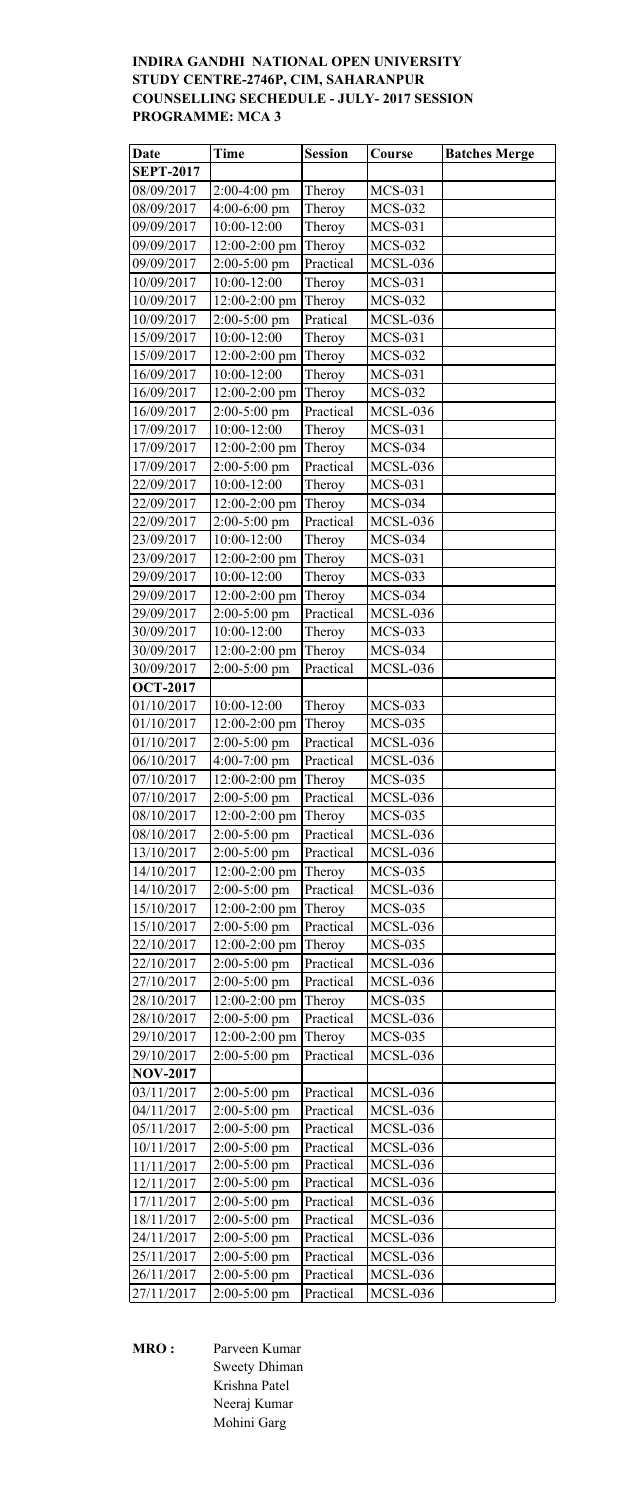### **INDIRA GANDHI NATIONAL OPEN UNIVERSITY STUDY CENTRE-2746P, CIM, SAHARANPUR COUNSELLING SECHEDULE - JULY- 2017 SESSION PROGRAMME: MCA 4, MCA 2 & BCA 6**

| <b>Date</b>         | <b>Time</b>              | <b>Session</b> | Course                  | <b>Batches Merge</b> |
|---------------------|--------------------------|----------------|-------------------------|----------------------|
| <b>OCT-2017</b>     |                          |                |                         |                      |
| 03/10/2017          | $4:00-7:00$ pm Practical |                | MCS-044/BCSP 64 /MCL025 | MCA4, MCA2 & BCA6    |
| 04/10/2017          | $4:00-7:00$ pm Practical |                | MCS-044/BCSP 64 /MCL025 | MCA4, MCA2 & BCA6    |
| 05/10/2017          | $4:00-7:00$ pm Practical |                | MCS-044/BCSP 64 /MCL025 | MCA4, MCA2 & BCA6    |
| 09/10/2017          | $4:00-7:00$ pm Practical |                | MCS-044/BCSP 64 /MCL025 | MCA4, MCA2 & BCA6    |
| 10/10/2017          | $4:00-7:00$ pm Practical |                | MCS-044/BCSP 64 /MCL025 | MCA4, MCA2 & BCA6    |
| 11/10/2017          | $4:00-7:00$ pm Practical |                | MCS-044/BCSP 64 /MCL025 | MCA4, MCA2 & BCA6    |
| 12/10/2017          | $4:00-7:00$ pm Practical |                | MCS-044/BCSP 64 /MCL025 | MCA4, MCA2 & BCA6    |
| 16/10/2017          | $4:00-7:00$ pm Practical |                | MCS-044/BCSP 64 /MCL025 | MCA4, MCA2 & BCA6    |
| 17/10/2017          | $4:00-7:00$ pm Practical |                | MCS-044/BCSP 64 /MCL025 | MCA4, MCA2 & BCA6    |
| 18/10/2017          | $4:00-7:00$ pm Practical |                | MCS-044/BCSP 64 /MCL025 | MCA4, MCA2 & BCA6    |
| 24/10/2017          | $5:00-7:00$ pm Theory    |                | <b>MCS-041</b>          |                      |
| 24/10/2017          | $5:00-7:00$ pm Theory    |                | <b>MCS-041</b>          |                      |
| 25/10/2017          | $5:00-7:00$ pm Theory    |                | <b>MCS-041</b>          |                      |
| 26/10/2017          | 5:00-7:00 pm Theory      |                | <b>MCS-041</b>          |                      |
| 27/10/2017          | $5:00-7:00$ pm           | Theory         | <b>MCS-042</b>          |                      |
| 30/10/2017          | $4:00-7:00$ pm           | Practical      | MCSL-045/MCSL025        | MCA4 & MCA2          |
| 31/10/2017          | $4:00-7:00$ pm           | Practical      | MCSL-045/MCSL025        | MCA4 & MCA2          |
| <b>NOV-2017</b>     |                          |                |                         |                      |
| 01/11/2017          | $4:00-7:00$ pm Practical |                | MCSL-045/MCSL025        | MCA4 & MCA2          |
| 02/11/2017          | $4:00-7:00$ pm Practical |                | MCSL-045/MCSL025        | MCA4 & MCA2          |
| 03/11/2017          | $4:00-7:00$ pm           | Practical      | MCSL-045/MCSL025        | MCA4 & MCA2          |
| 04/11/2017          | $3:00-5:00$ pm           | Theory         | <b>MCS-042</b>          |                      |
| 04/11/2017          | $5:00-7:00$ pm Theory    |                | <b>MCS-043</b>          |                      |
| 05/11/2017          | $2:00-4:00$ pm Theory    |                | <b>MCS-042</b>          |                      |
| 05/11/2017          | 4:00-6:00 pm             | Theory         | <b>MCS-043</b>          |                      |
| 06/11/2017          | $4:00-7:00$ pm           | Practical      | MCSL-045/MCSL025        | MCA4 & MCA2          |
| 07/11/2017          | $4:00-7:00$ pm Practical |                | MCSL-045/MCSL025        | MCA4 & MCA2          |
| 08/11/2017          | 4:00-7:00 pm             | Practical      | MCSL-045/MCSL025        | MCA4 & MCA2          |
| 09/11/2017          | $4:00-7:00$ pm Practical |                | MCSL-045/MCSL025        | MCA4 & MCA2          |
| 10/11/2017          | $4:00-7:00$ pm Practical |                | MCSL-045/MCSL025        | MCA4 & MCA2          |
| $\sqrt{11/11/2017}$ | $3.00 - 5.00$ pm Theory  |                | <b>MCS-042</b>          |                      |
| 11/11/2017          | $5:00-7:00$ pm Theory    |                | MCS-043                 |                      |
| 12/11/2017          | $2:00-4:00$ pm Theory    |                | <b>MCS-043</b>          |                      |
| 13/11/2017          | $4:00-7:00$ pm Practical |                | MCSL-045/MCSL025        | MCA4 & MCA2          |
| 14/11/2017          | $4:00-7:00$ pm Practical |                | MCSL-045/MCSL025        | MCA4 & MCA2          |
| 15/11/2017          | $4:00-7:00$ pm           | Practical      | MCSL-045/MCSL025        | MCA4 & MCA2          |
| 16/11/2017          | 4:00-7:00 pm             | Practical      | MCSL-045/MCSL025        | MCA4 & MCA2          |
| 17/11/2017          | $4:00-7:00$ pm           | Practical      | MCSL-045/MCSL025        | MCA4 & MCA2          |
| 20/11/2017          | $4:00-7:00$ pm           | Practical      | MCSL-045/MCSL025        | MCA4 & MCA2          |
| 21/11/2017          | $4:00-7:00$ pm           | Practical      | MCSL-045/MCSL025        | MCA4 & MCA2          |
| 22/11/2017          | $4:00-7:00$ pm           | Practical      | MCSL-045/MCSL025        | MCA4 & MCA2          |
| 23/11/2017          | $4:00-7:00$ pm           | Practical      | MCSL-045/MCSL025        | MCA4 & MCA2          |
| 24/11/2017          | $4:00-7:00$ pm Practical |                | MCSL-045/MCSL025        | MCA4 & MCA2          |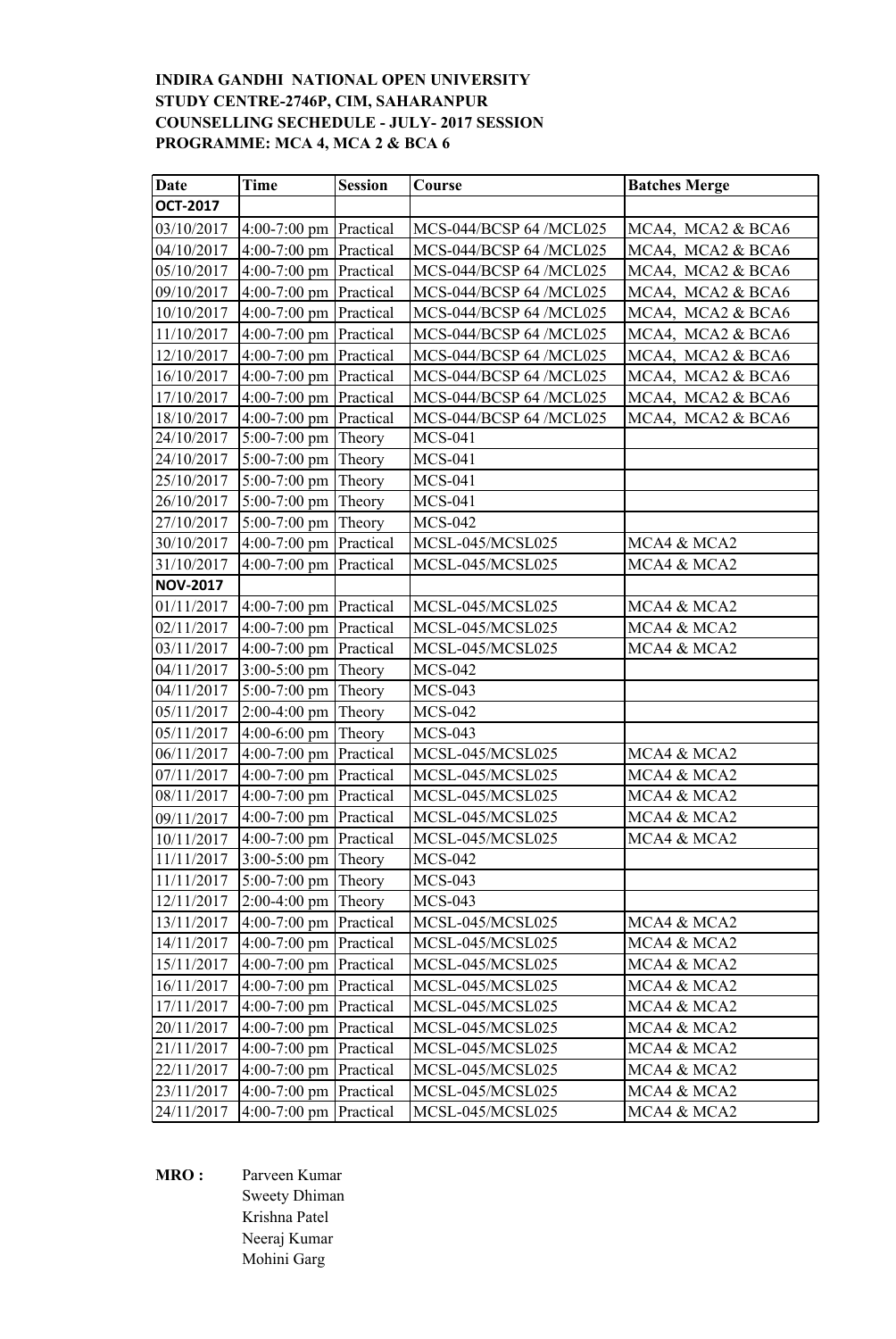# **INDIRA GANDHI NATIONAL OPEN UNIVERSITY STUDY CENTRE-2746P, CIM, SAHARANPUR COUNSELLING SECHEDULE - JULY- 2017 SESSION PROGRAMME: MCA 5**

| <b>Date</b>              | <b>Time</b>                      | <b>Session</b>      | Course                     | <b>Batches Merge</b> |
|--------------------------|----------------------------------|---------------------|----------------------------|----------------------|
| <b>SEPT-2017</b>         |                                  |                     |                            |                      |
| 08/9/2017                | 10:00-12:00                      | Theory              | <b>MCS-051</b>             |                      |
| 09/9/2017                | $8:00-11:00$ am Practical        |                     | MCSL-054                   |                      |
| 09/9/2017                | $12:00-2:00$ pm                  | Theory              | <b>MCS-051</b>             |                      |
| 10/9/2017                | 8:00-11:00 am                    | Practical           | <b>MCSL-054</b>            |                      |
| 10/9/2017                | $12:00-2:00$ pm                  | Theory              | <b>MCS-051</b>             |                      |
| 15/9/2017                | 8:00-10:00 am                    | Theory              | <b>MCS-051</b>             |                      |
| 16/9/2017                | 8:00-11:00 am                    | Practical           | MCSL-054                   |                      |
| 16/9/2017                | $1:00-3:00$ pm                   | Theory              | <b>MCS-051</b>             |                      |
| 17/9/2017                | 8:00-11:00 am                    | Practical           | <b>MCSL-054</b>            |                      |
| 17/9/2017                | $11:00-1:00$ pm                  | Theory              | MCSE-052                   |                      |
| 17/9/2017                | $1:00-3:00$ pm                   | Theory              | MSCE-003                   |                      |
| 22/9/2017                | 8:00-10:00 am                    | Theory              | <b>MSCE-003</b>            |                      |
| 22/9/2017                | 10:00-12:00                      | Theory              | <b>MCS-052</b>             |                      |
| 23/9/2017                | 8:00-11:00 am                    | Practical           | MCSL-054                   |                      |
| 23/9/2017                | 11:00-1:00 pm                    | Theory              | MSCE-003                   |                      |
| 23/9/2017                | $1:00-3:00$ pm                   | Theory              | <b>MCS-052</b>             |                      |
| 24/9/2017                | 8:00-11:00 am                    | Practical           | MCSL-054                   |                      |
| 24/9/2017                | $11:00-1:00$ pm                  | Theory              | MSCE-003                   |                      |
| 24/9/2017                | $1:00-3:00$ pm                   | Theory              | <b>MCS-053</b>             |                      |
| 30/9/2017                | 8:00-11:00 am                    | Practical           | MCSL-054                   |                      |
| 30/9/2017                | 11:00-1:00 pm                    | Theory              | <b>MCS-053</b>             |                      |
| 30/9/2017                | $1:00-3:00$ pm                   | Theory              | MSCE-003                   |                      |
| <b>OCT-2017</b>          |                                  |                     |                            |                      |
| 01/10/2017               | $8:00-11:00$ am Practical        |                     | <b>MCS-054</b>             |                      |
| 06/10/2017               | 8:00-11:00 am                    | Practical           | MCSL-054                   |                      |
| 07/10/2017               | 8:00-11:00 am   Practical        |                     | <b>MCSL-054</b>            |                      |
| 07/10/2017<br>08/10/2017 | $11:00-1:00$ pm<br>8:00-11:00 am | Theory<br>Practical | <b>MCS-053</b><br>MCSL-054 |                      |
| 08/10/2017               | $11:00-1:00$ pm                  | Theory              | <b>MCS-053</b>             |                      |
| 13/10/2017               | 8:00-11:00 am                    | Practical           | MCSL-054                   |                      |
| 14/10/2017               | $8:00-11:00$ am                  | Practical           | <b>MCSL-054</b>            |                      |
| 14/10/2017               | $11:00-1:00$ pm                  | Theory              | <b>MCS-053</b>             |                      |
| 15/10/2017               | 8:00-11:00 am                    | Practical           | MCSL-054                   |                      |
| 15/10/2017               | $11:00-1:00$ pm                  | Theory              | <b>MCS-053</b>             |                      |
| 22/10/2017               | 8:00-11:00 am                    | Practical           | MCSL-054                   |                      |
| 22/10/2017               | 11:00-1:00 pm                    | Theory              | <b>MCS-053</b>             |                      |
| 27/10/2017               | 8:00-11:00 am                    | Practical           | MCSL-054                   |                      |
| 28/10/2017               | 8:00-11:00 am                    | Practical           | MCSL-054                   |                      |
| 28/10/2017               | $11:00-1:00$ pm                  | Theory              | MCSE-011                   |                      |
| 29/10/2017               | 8:00-11:00 am                    | Practical           | MCSL-054                   |                      |
| 29/10/2017               | $11:00-1:00$ pm                  | Theory              | <b>MCSE-011</b>            |                      |
| <b>NOV-2017</b>          |                                  |                     |                            |                      |
| 01/11/2017               | 8:00-10:00 am                    | Theory              | MCSE-053                   |                      |
| 04/11/2017               | 8:00-11:00 am                    | Practical           | MCSL-054                   |                      |
| 04/11/2017               | 11:00-1:00 pm                    | Theory              | MCSE-011                   |                      |
| 05/11/2017               | 8:00-11:00 am                    | Practical           | MCSL-054                   |                      |
| 05/11/2017               | $11:00-1:00$ pm                  | Theory              | MCSE-011                   |                      |
| 11/11/2017               | 8:00-10:00 am                    | Theory              | <b>MCSE-011</b>            |                      |
| 13/11/2017               | $4:00-6:00$ pm                   | Theory              | MCSE-004                   |                      |
| 14/11/2017               | 4:00-6:00pm                      | Theory              | MCSE-004                   |                      |
| 15/11/2017               | 4:00-6:00pm                      | Theory              | MCSE-004                   |                      |
| 16/11/2017               | $4:00-6:00$ pm                   | Theory              | MCSE-004                   |                      |
| 17/11/2017               | 4:00-6:00pm                      | Theory              | MCSE-004                   |                      |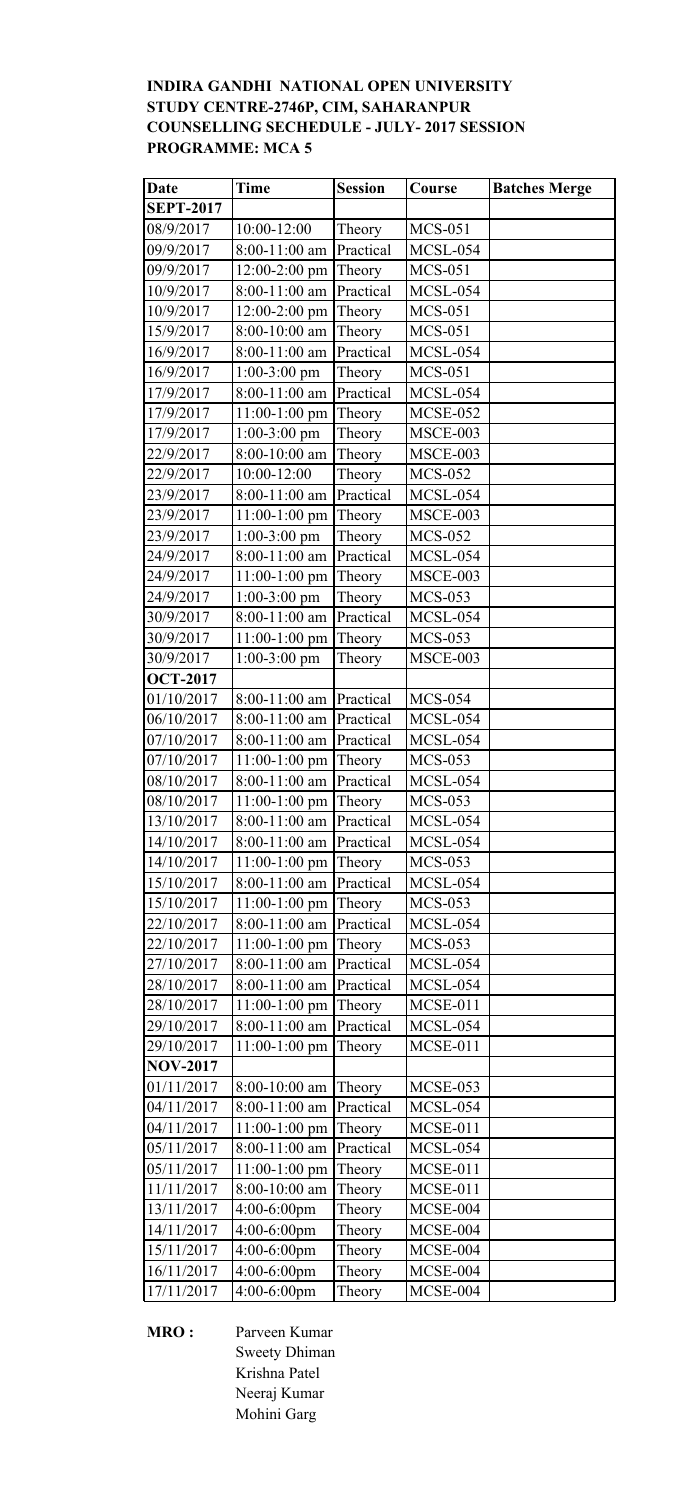# **INDIRA GANDHI NATIONAL OPEN UNIVERSITY STUDY CENTRE-2746P, CIM, SAHARANPUR COUNSELLING SECHEDULE - JULY- 2017 SESSION PROGRAMME: PGDIS 1**

| Date            | Time            | <b>Session</b> | <b>Course</b>  | <b>Batches Merge</b> |
|-----------------|-----------------|----------------|----------------|----------------------|
| <b>NOV-2017</b> |                 |                |                |                      |
| 4/11/2017       | $12:00-2:00$ pm | Theory         | <b>MSEI021</b> |                      |
| 5/11/2017       | 12:00-2:00pm    | Theory         | <b>MSEI021</b> |                      |
| 11/11/2017      | 12:00-2:00pm    | Theory         | <b>MSEI022</b> |                      |
| 12/11/2017      | 12:00-2:00pm    | Theory         | <b>MSEI022</b> |                      |
| 18/11/2017      | 12:00-2:00pm    | Theory         | <b>MSEI023</b> |                      |
| 19/11/2017      | 12:00-2:00pm    | Theory         | <b>MSEI023</b> |                      |
| 25/11/2017      | 12:00-2:00pm    | Theory         | <b>MSEI024</b> |                      |
| 26/11/2017      | 12:00-2:00pm    | Theory         | <b>MSEI024</b> |                      |